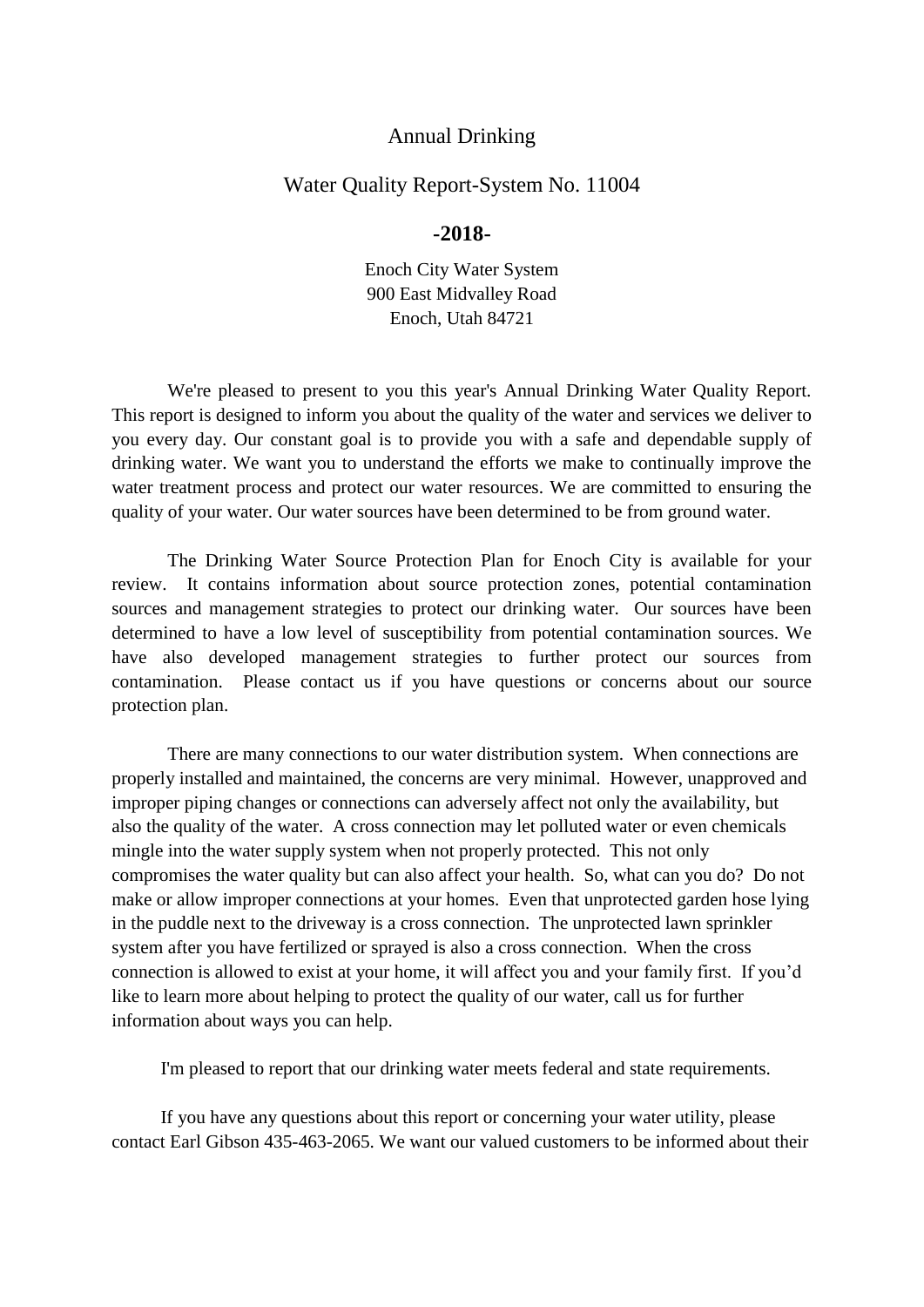water utility. If you want to learn more, please attend any of our regularly scheduled meetings. They are held on the first and third Wednesday of each month at 6:00 pm.

Enoch City routinely monitors for constituents in our drinking water in accordance with the Federal and Utah State laws. The following table shows the results of our monitoring for the period of January 1<sup>st</sup> to December 31<sup>st</sup>, 2018. All drinking water, including bottled drinking water, may be reasonably expected to contain at least small amounts of some constituents. It's important to remember that the presence of these constituents does not necessarily pose a health risk.

In the following table you will find many terms and abbreviations you might not be familiar with. To help you better understand these terms we've provided the following definitions: *ND/Low - High -* For water systems that have multiple sources of water, the Utah Division of Drinking Water has given water systems the option of listing the test results of the

constituents in one table, instead of multiple tables. To accomplish this, the lowest and highest values detected in the multiple sources are recorded in the same space in the report table.

*Parts per million (ppm) or Milligrams per liter (mg/l)* - one part per million corresponds to one minute in two years or a single penny in \$10,000.

*Parts per billion (ppb) or Micrograms per liter (ug/l)* - one part per billion corresponds to one minute in 2,000 years, or a single penny in \$10,000,000.

*Parts per trillion (ppt) or Nanograms per liter (nanograms/l)* - one part per trillion corresponds to one minute in 2,000,000 years, or a single penny in \$10,000,000,000.

*Picocuries per liter (pCi/L)* - picocuries per liter is a measure of the radioactivity in water. *Nephelometric Turbidity Unit (NTU)* - nephelometric turbidity unit is a measure of the clarity of water. Turbidity in excess of 5 NTU is just noticeable to the average person. *Action Level (AL)* - the concentration of a contaminant which, if exceeded, triggers treatment or other requirements which a water system must follow.

*Maximum Contaminant Level (MCL)* - The "Maximum Allowed" (MCL) is the highest level of a contaminant that is allowed in drinking water. MCLs are set as close to the MCLGs as feasible using the best available treatment technology.

*Maximum Contaminant Level Goal (MCLG)* - The "Goal"(MCLG) is the level of a contaminant in drinking water below which there is no known or expected risk to health. MCLGs allow for a margin of safety.

*Date*- Because of required sampling time frames i.e. yearly, 3 years, 4 years and 6 years, sampling dates may seem out-dated.

|                                     |                  |                                         |                     | <b>TEST RESULTS</b> |                                                                 |                 |                                         |
|-------------------------------------|------------------|-----------------------------------------|---------------------|---------------------|-----------------------------------------------------------------|-----------------|-----------------------------------------|
| Contaminant                         | Violation<br>Y/N | Level<br>Detected<br>$ND/I_0w-$<br>High | Unit<br>Measurement | <b>MCLG</b>         | <b>MCL</b>                                                      | Date<br>Sampled | Likely Source of<br>Contamination       |
| <b>Microbiological Contaminants</b> |                  |                                         |                     |                     |                                                                 |                 |                                         |
| Total Coliform Bacteria             | N                | $\Omega$                                | N/A                 |                     | Presence of<br>coliform bacteria<br>in 5% of monthly<br>samples | 2018            | Naturally present in the<br>environment |
| Fecal coliform and<br>E.coli        | N                | $\Omega$                                | N/A                 | 0                   | If a routine sample<br>and repeat sample<br>are total coliform  | 2018            | Human and animal fecal<br>waste         |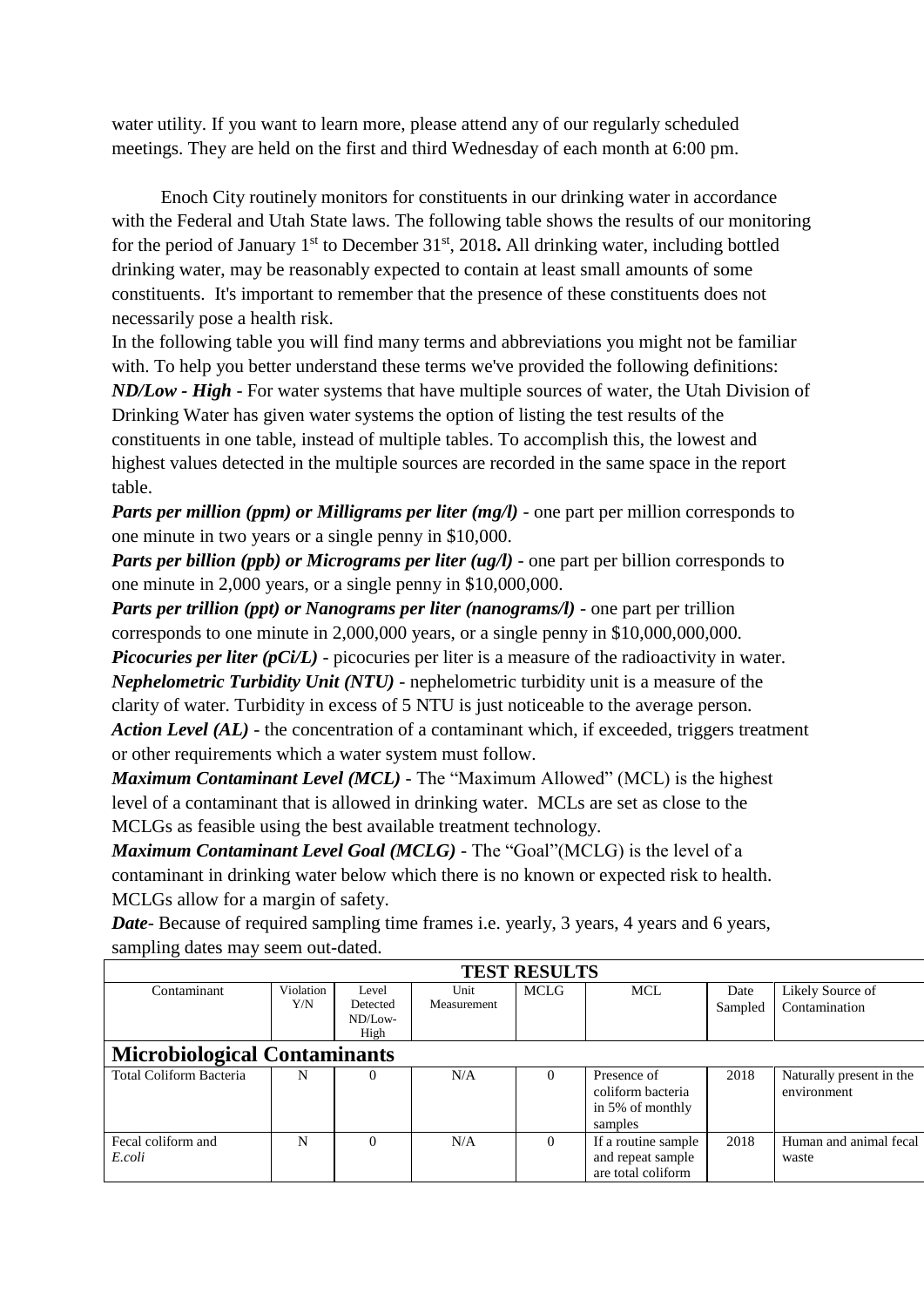|                                                                       |                |                |            |                  | positive, and one<br>is also fecal<br>coliform or $E$ , coli<br>positive |      |                                                                                                                                  |
|-----------------------------------------------------------------------|----------------|----------------|------------|------------------|--------------------------------------------------------------------------|------|----------------------------------------------------------------------------------------------------------------------------------|
| Turbidity<br>for Ground Water                                         | N              | $0.02 - 0.26$  | <b>NTU</b> | N/A              | 5                                                                        | 2017 | Soil runoff                                                                                                                      |
| <b>Inorganic Contaminants</b>                                         |                |                |            |                  |                                                                          |      |                                                                                                                                  |
| Arsenic                                                               | N              | 3.9            | ppb        | $\boldsymbol{0}$ | 10                                                                       | 2017 | Erosion of natural deposi<br>runoff from orchards; run<br>from glass and electronic<br>production wastes                         |
| Barium                                                                | N              | $72-107$       | ppb        | 2000             | 2000                                                                     | 2017 | Discharge of drilling was<br>discharge from metal<br>refineries; erosion of natu<br>deposits                                     |
| Copper<br>90% results<br>a.<br># of sites that<br>b.<br>exceed the AL | ${\bf N}$      | a. 142<br>b. 0 | ppb        | 1300             | $AL=1300$                                                                | 2018 | Corrosion of household<br>plumbing systems; erosio<br>natural deposits                                                           |
| Fluoride                                                              | $\mathbf N$    | 300            | ppb        | 4000             | 4000                                                                     | 2017 | Erosion of natural deposi<br>water additive which<br>promotes strong teeth;<br>discharge from fertilizer a<br>aluminum factories |
| Lead<br>90% results<br>a.<br># of sites that exceed<br>b.<br>the AL   | N              | a. 1<br>b. 0   | ppb        | $\mathbf{0}$     | $AL=15$                                                                  | 2018 | Corrosion of household<br>plumbing systems, erosio<br>natural deposits                                                           |
| Nitrate (as Nitrogen)                                                 | $\mathbf N$    | $1 - 10$       | ppb        | 10               | 10                                                                       | 2018 | Runoff from fertilizer use<br>leaching from septic tank<br>sewage; erosion of natura<br>deposits                                 |
| Selenium                                                              | N              | $ND-2$         | ppb        | 50               | 50                                                                       | 2017 | Discharge from petroleun<br>and metal refineries; eros<br>of natural deposits; discha<br>from mines                              |
| Sodium                                                                | N              | $15-19$        | ppm        | 500              | None set by EPA                                                          | 2017 | Erosion of natural deposi<br>discharge from refineries<br>factories; runoff from<br>landfills.                                   |
| Sulfate                                                               | $\mathbf N$    | 24-49          | ppm        | 1000             | 1000                                                                     | 2017 | Erosion of natural deposi<br>discharge from refineries<br>factories; runoff from<br>landfills, runoff from<br>cropland           |
| TDS (Total Dissolved<br>solids)                                       | N              | 192-292        | ppm        | 2000             | 2000                                                                     | 2017 | Erosion of natural deposi                                                                                                        |
| <b>Radioactive Contaminants</b>                                       |                |                |            |                  |                                                                          |      |                                                                                                                                  |
| Alpha emitters                                                        | ${\bf N}$      | $1 - 3$        | pCi/l      | $\overline{0}$   | 15                                                                       | 2018 | Erosion of natural deposi                                                                                                        |
| Radium 226                                                            | ${\bf N}$      | 0.83           | pCi/1      | $\boldsymbol{0}$ | 5                                                                        | 2011 | Erosion of natural deposi                                                                                                        |
| Radium 228                                                            | $\overline{N}$ | $.04 - .48$    | pCi/l      | $\boldsymbol{0}$ | 5                                                                        | 2018 | Erosion of natural deposi                                                                                                        |

If present, elevated levels of lead can cause serious health problems, especially for pregnant women and young children. Lead in drinking water is primarily from materials and components associated with service lines and home plumbing. Enoch City is responsible for providing